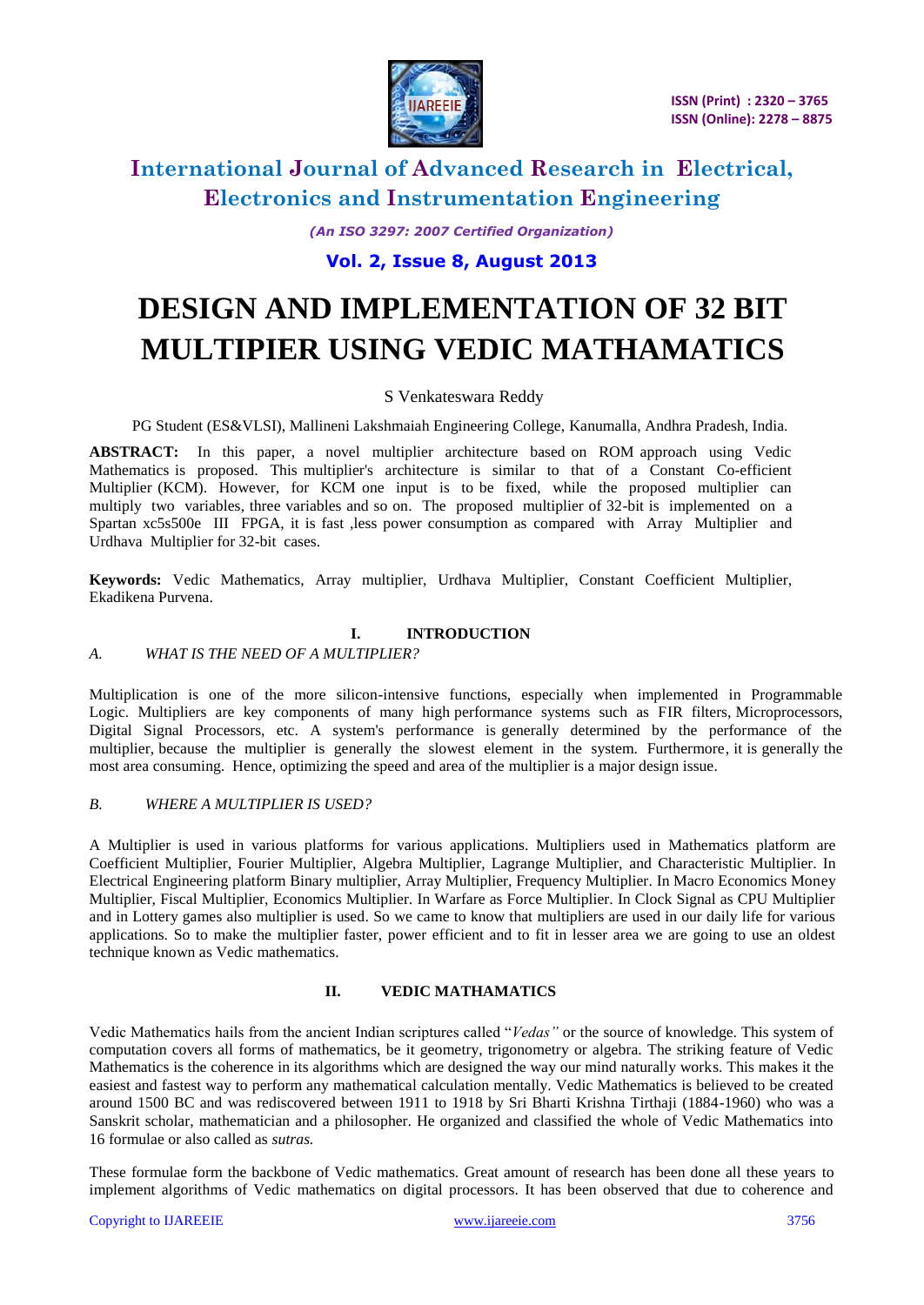

*(An ISO 3297: 2007 Certified Organization)*

# **Vol. 2, Issue 8, August 2013**

symmetry in these algorithms it can have a regular silicon layout and consume less area along with lower power consumption.

## **III. ARRAY MULTIPLIER**

In Array multiplier AND gates are used for generation of the bit-products and adders for accumulation of generated bit products. All bit-products are generated in parallel and collected through an array of full adders or any other type of adders. Since the array multiplier is having a regular structure, wiring and the layout are done in a much simplified manner. Therefore, among other multiplier structures, array multiplier takes up the least amount of area. But it is also the slowest with the latency proportional to O(Wd), where Wd is the word length of the operand. Example I describes the multiplication process using array multiplier and Fig.1 depicts the structure of the same. Instead of Ripple Carry Adder (RCA), here Carry Save Adder (CSA) is used for adding each group of partial product terms, because RCA is the slowest adder among all other types of adders available. In case of multiplier with CSA , partial product addition is carried out in Carry save form and RCA is used only in final addition.

#### EXAMPLE 1:



Here from the above example it is inferred that partial products are generated sequentially, which reduces the speed of the multiplier. However the structure of the multiplier is regular.



Fig 1: Array multiplier using CSA hardware Architecture

### **IV. UURDHAVA TIRYAKBHYAM METHOD:**

Urdhava Tiryakbhyam (Vertically and Crosswise), is one of Sixteen Vedic Sutras and deals with the multiplication of numbers. The sutra is illustrated in Example 2 and the hardware architecture is depicted in Fig.2. In this example two decimal numbers  $(31 \times 35)$  are multiplied. Line diagram for the multiplication of two, three and four digit numbers is shown in Fig. 2 using Urdhava Method. The digits on the two ends of the line are multiplied and the result is added with the previous carry. When three or more lines are present, all the results are added to the previous carry. The least significant digit of the number thus obtained acts as one of the result digit and the rest act as the carry for the next step. Initially the carry is taken to be zero.

#### EXAMPLE 2: 31 x 35 = 1085

Copyright to IJAREEIE [www.ijareeie.com](http://www.ijareeie.com/) 3757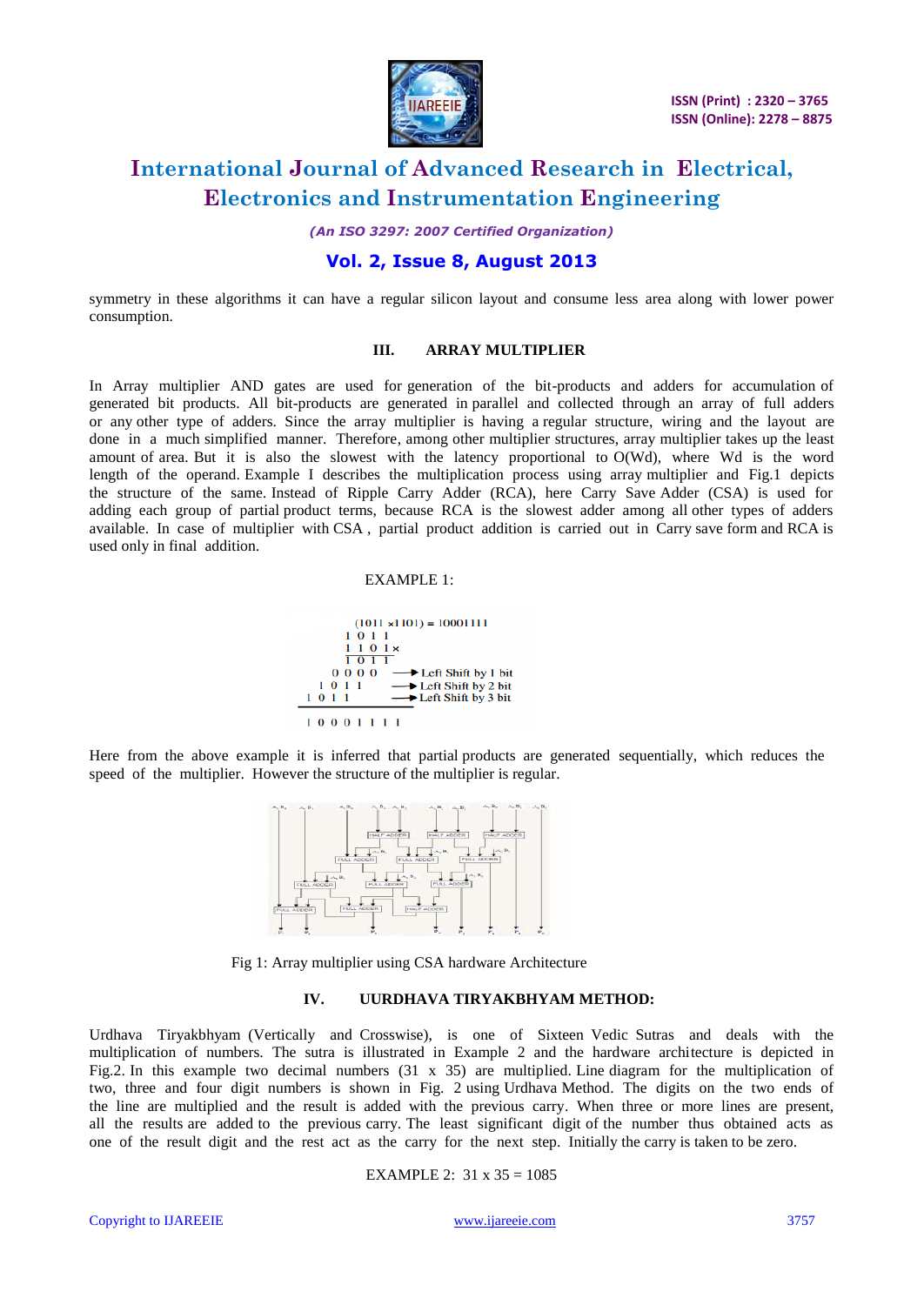

*(An ISO 3297: 2007 Certified Organization)*

**Vol. 2, Issue 8, August 2013**



Answer:  $31 \times 35 = 1085$ 



Fig. 2: Line Diagram for Urdhava Multiplication of 2, 3 and 4 digits

### **V. PROPSED METHOD**

The proposed method is based on ROM approach however both the inputs for the multiplier can be variables. In this proposed method a ROM is used for storing the squares of numbers as compared to KCM where the multiples are stored.

### *A. OPERATION*

To find (a x b), first we have to find whether the difference between 'a' and 'b' is odd or even. Based on the difference, the product is calculated.

# *B. IN CASE OF EVEN DIFFERENCE*

Result of Multiplication= [Average] 2- [Deviation] 2

# *C. IN CASE OF ODD DIFFERENCE*

Result of Multiplication =  $[Average x (Average + 1)] - [Deviation x (Deviation + I)]$ 

Where

Average  $= [(a+b)/2]$ 

Deviation =  $[Average -smallest (a, b)]$ 

Copyright to IJAREEIE [www.ijareeie.com](http://www.ijareeie.com/) 3758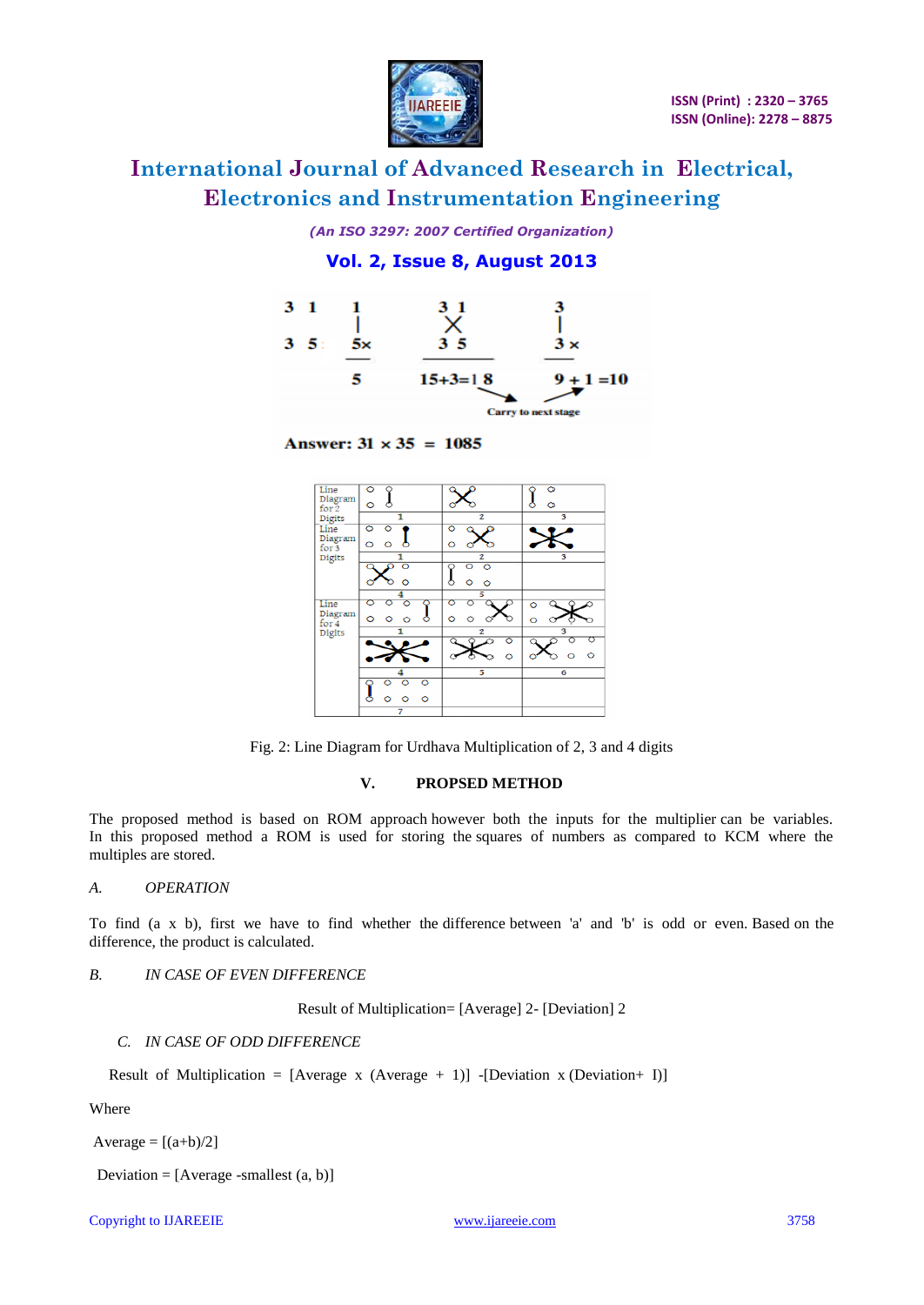

*(An ISO 3297: 2007 Certified Organization)*

# **Vol. 2, Issue 8, August 2013**

Thus the two variable multiplications are performed by averaging, squaring and subtraction. To find the average $[(a+b)/2]$ , which involves division by 2 is performed by right shifting the sum by one bit. If the squares of the numbers are stored in a ROM, the result can be instantaneously calculated. However, in case of Odd difference, the process is different as the average is a floating point number. In order to handle floating point arithmetic, Ekadikena Purvena - the Vedic Sutra which is used to find the square of numbers end with 5 is applied. Example 5 illustrates this. In this case, instead of squaring the average and deviation, [Average x (Average + 1)] - [Deviation x (Deviation + I)] is used. However, instead of performing the multiplications, the same ROM is used and using equation (10) the result of multiplication is obtained.

### $n(n+1) = (n2+n)$  ... (10)

Here n2 is obtained from the ROM and is added with the address which is equal to  $n(n+1)$ . The sample ROM contents are given in Table 1.

| <b>Address</b> | <b>Memory Content (Square)</b> |  |
|----------------|--------------------------------|--|
|                |                                |  |
|                |                                |  |
|                |                                |  |
|                |                                |  |
|                | $\cdots$                       |  |

# TABLE 1

Thus, division and multiplication operations are effectively converted to subtraction and addition operations using Vedic Math's. Square of both Average and Deviation is read out simultaneously by using a two port memory to reduce memory access time.

### EXAMPLE 3

- $16 \times 12 = 192$
- 1) the difference between  $(16-12) = 4$ -> Even Number
- $\blacktriangleright$  2) For Even Difference, Product = [Average]2- [Deviation]2
- i. Average =  $[(a+b)/2] = [(16+12)12] = [28/2] = 14$
- ii. Smallest $(a,b)$  = smallest $(16,12)$  =12
- iii. Deviation = Average Smallest  $(a,b) = 14 12 = 2$
- 3) Product =  $14$ sqr  $2$ sqr =  $196 4 = 1926$  x  $12 = 192$

### EXAMPLE 4:

- $15 \times 12 = 180$
- $\blacktriangleright$  I) Find the difference between (15-12)=3 ->Odd Number
- 2) For Odd Number Difference find the Average and Deviation.
- $\blacktriangleright$  I. Average =  $[(a+b)/2] = [(12+15)/2] = 13.5$

ii. Deviation = [Average - smallest (a, b)] = [13.5 - smallest (13, 12)] = [13.5 - 12] = 1.5

 $\blacktriangleright$  3)Product = (13xI4) - (1x2) = 182 - 2 = 180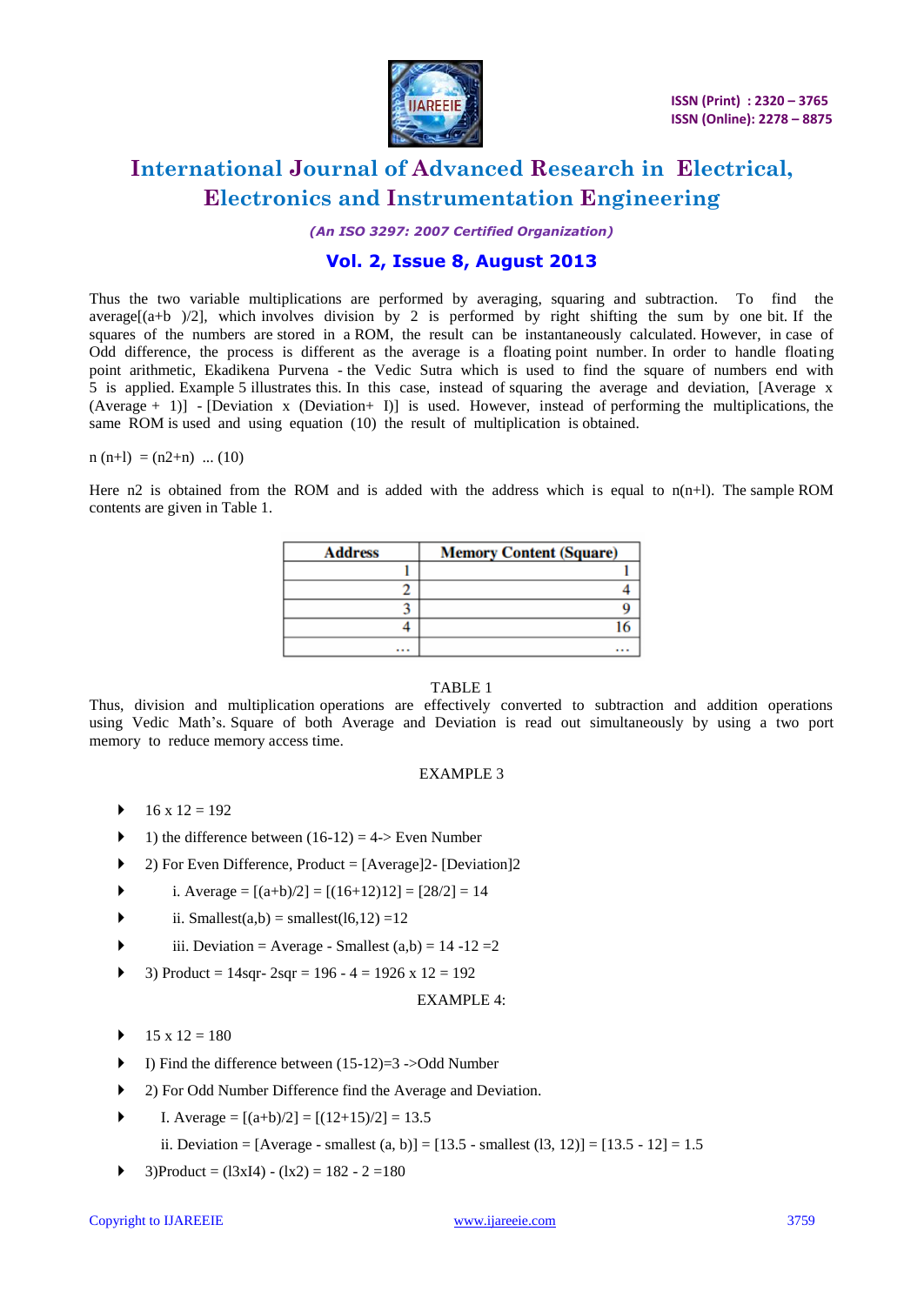

## *(An ISO 3297: 2007 Certified Organization)*

# **Vol. 2, Issue 8, August 2013**

# **VI. EXPERMIMENTAL RESULT**

Table 2 and Table 3, it is inferred that the proposed multiplier is best suited for higher order bit multiplication (i.e., more than SxS). Since in FPGA there is sufficient amount of on chip memory, which can be used to store the squares of the numbers, the proposed multiplier will consume only fewer logic elements for its implementation.

| Criterion                        | Array Multiplier        | Urdhava Multiplier                     | Proposed Multiplier |
|----------------------------------|-------------------------|----------------------------------------|---------------------|
| Area                             |                         |                                        |                     |
| <b>Total Combinational</b>       | 735                     | 696                                    | 291                 |
| Functions                        |                         |                                        |                     |
| <b>Dedicated Logic Registers</b> | 96                      | 96                                     | 48                  |
| Total Memory Bits(Kb)            | $\mathbf{0}$            | $\mathbf{0}$                           | 16                  |
| Transitions                      | 3169                    | 3079                                   | 5341                |
| Speed After                      | 77.23                   | 80.31                                  | 119.82              |
| Pipelining(MHz)                  |                         |                                        |                     |
| Power                            |                         |                                        |                     |
| Static Power(mW)                 | 45.95                   | 45.94                                  | 45.92               |
| Dynamic Power(mW)                | 4.45                    | 3.65                                   | 9.62                |
| I\O Power                        | 17.42                   | 17.39                                  | 17.45               |
|                                  |                         |                                        |                     |
|                                  |                         | TABLE III: Result for 32*32 Multiplier |                     |
| Criterion                        | <b>Array Multiplier</b> | Urdhava Multiplier                     | Proposed Multiplier |
| Area                             |                         |                                        |                     |
| <b>Total Combinational</b>       | 3152                    | 2776                                   | 482                 |
| Functions                        |                         |                                        |                     |
| <b>Dedicated Logic Registers</b> | 192                     | 192                                    | 96                  |
|                                  |                         |                                        |                     |
| Total Memory Bits(Kb)            | $\mathbf{0}$            | $\overline{0}$                         | 32                  |
| <b>Transitions</b>               | 6254                    | 6084                                   | 9865                |
| Speed After                      | 40.47                   | 44.86                                  | 78.94               |
| Pipelining(MHz)                  |                         |                                        |                     |
| Power                            |                         |                                        |                     |
| Static Power(mW)                 | 44.98                   | 44.95                                  | 44.92               |

### TABLE II: Result for 16\*16 Multiplier

### **VII. CONCLUSION**

I\O Power 21.52 21.50 21.39 21.56

Thus the proposed multiplier provides higher performance for higher order bit multiplication. In the proposed multiplier for higher order bit multiplication i.e. for 32x32 and more, the multiplier is realized by instantiating the lower order bit multipliers like 16x16. This is mainly due to memory constraints. Effective memory implementation and deployment of memory compression algorithms can yield even better results.